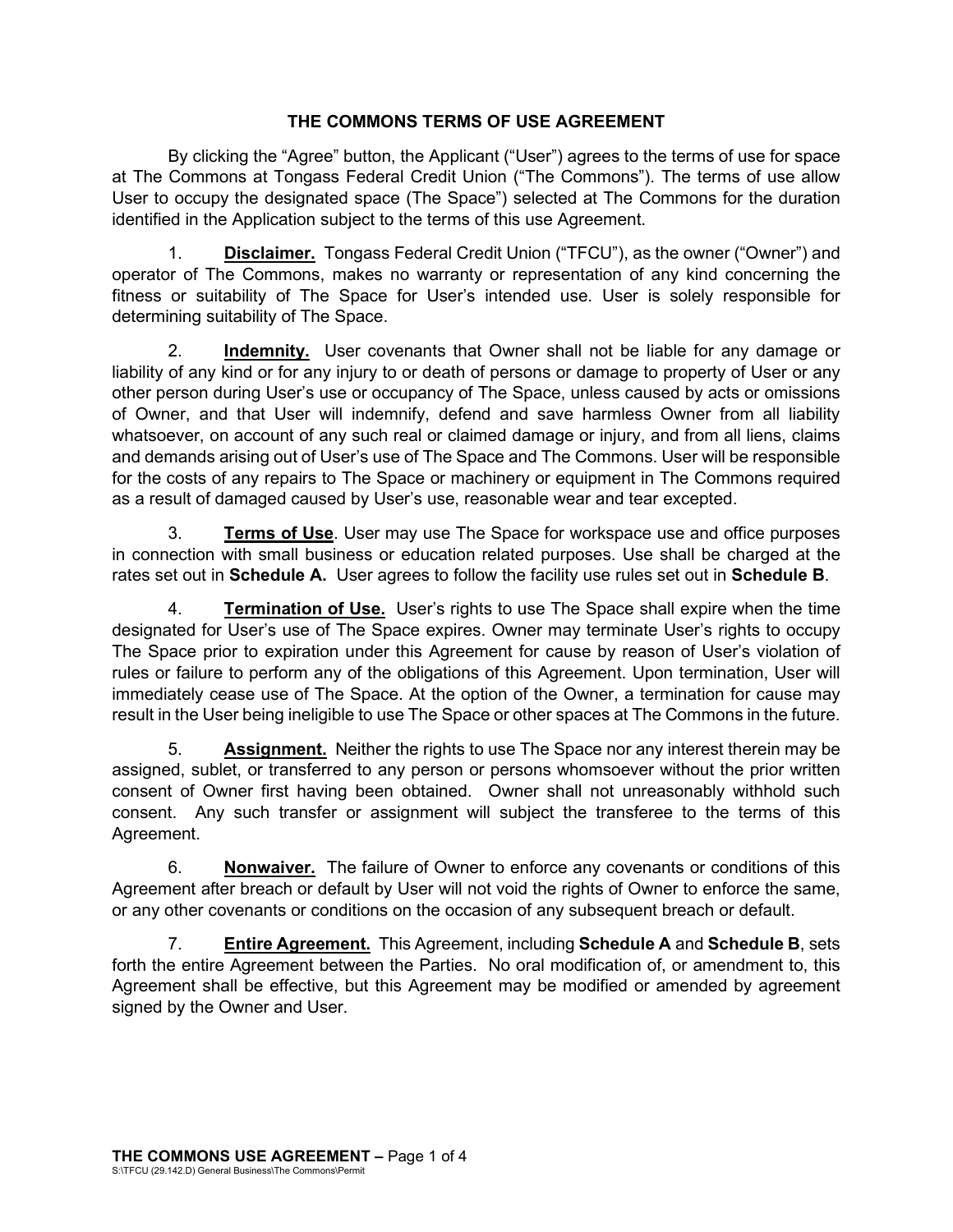**Schedule A** 



The Commons at TFCU is a community business development and resource center. The Commons and Tongass Federal Credit Union (TFCU) are here to support local entrepreneurs and small business owners with this unique and open space. Entrepreneurs, small business owners and start-ups may co-work in a comfortable, open space or rent private or semi-private workspaces when needed. Free Wednesday workshops and webinars are featured on occasion, offering valuable information for small businesses and start-ups. It is intended for use by multiple users operating in a respectful and cooperative manner.

| <b>Name</b> | <b>Description</b>                 | <b>Hourly</b> | <b>Daily</b> | Weekly* |
|-------------|------------------------------------|---------------|--------------|---------|
| Alder       | Small semi-private workspace       | \$1.50        | \$12         | N/A     |
| Fir         | Small semi-private workspace       | \$1.50        | \$12         | N/A     |
| Pine        | Large semi-private workspace       | \$2.00        | \$15         | N/A     |
| Spruce      | Medium front office                | \$6.00        | \$40         | 140     |
| Cedar       | Large back office/small conference | \$7.00        | \$50         | 175     |

#### **Offices and Workspaces:**

\*5 days. Additional weekend days add \$28 per day for Spruce, \$35 for Cedar.

Office space rentals and semi-private workspaces feature high-speed internet via Wi-Fi or ethernet plug-in, privacy, comfortable seating and desks, 24 inch computer screens, options for a wireless keyboard and mouse. A copy machine is also on site, but requires users to provide their own paper. The Cedar office (#3) can be converted to a small conference space including a smart TV that may be used for presentations and meetings.

Specific semi-private space use is available for use by sign up on a first come first serve basis. Event Rentals – The Commons will be available to rent for special events by request. Please email [thecommons@tongassfcu.com](mailto:thecommons@tongassfcu.com) if you are interested.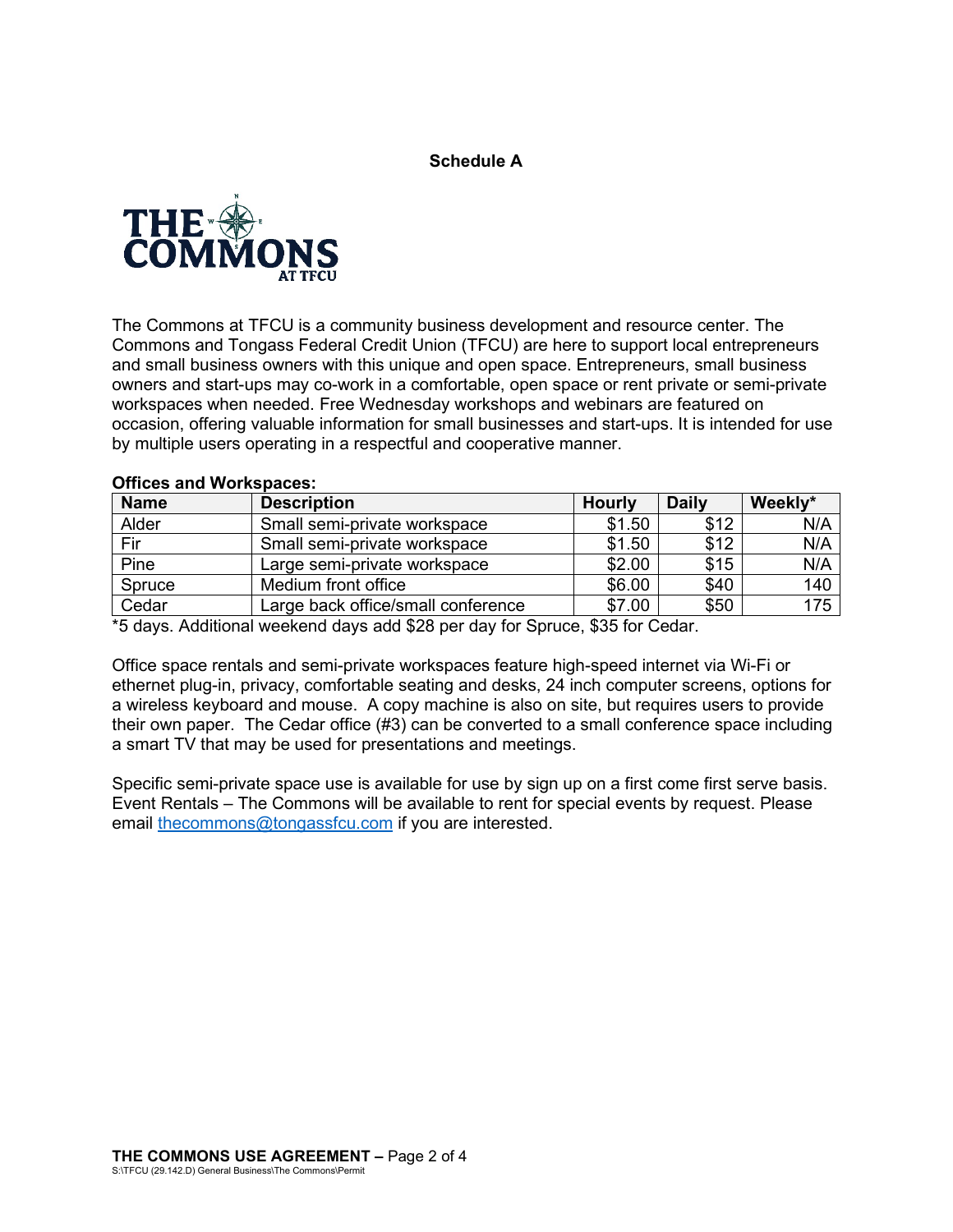# **Schedule B**

# **RULES FOR USE OF WORKSPACES AND THE COMMONS**

Users may use workspaces for lawful purposes only.

### **Users may not engage in businesses involving:**

- Marijuana businesses;
- Gambling;
- Sale of alcohol or tobacco products;
- Pyramid schemes, chain letters and similar activity to target or overburden members of the community;
- Harassment, violation of legal rights, or actions resulting in personal injury or loss of privacy;
- Inappropriate, unlawful, or indecent material on or through The Space servers, including spamming and junk emails;
- Violation of intellectual property laws and trade secrets, including copyright or trademark infringement;
- Malware like Trojans, ransomware, spyware, and similar software with malicious intent;
- Restricting other members from using any services, causing a business interruption, or preventing their enjoyment of any services;
- Unauthorized access to computer systems and gathering of member data or confidential information;
- Violation of any applicable laws and regulations.

### **Conduct and Terms:**

### **Users and their agents or invitees shall not engage in conduct which demonstrates:**

- Lack of reasonable care towards User's own equipment;
- Defamatory remarks or language made towards User, Owner, or any other users of The Commons with the particular purpose of causing harm, including loss of profits;
- User shall be respectful of other users, and shall avoid excessive noise or foul language which may disturb other users:
- User shall avoid damage to The Commons. This extends to both the physical and digital space;
- User shall not engage in hacking, data theft, or anything else that damages, disables, or impairs anyone else's use of The Commons or quiet enjoyment of it;
- User shall vacate spaces they have signed up for when their time is done;
- User shall comply with the directions of the TFCU representative responsible for The Commons;
- Absolutely no alcoholic beverages are allowed on or in any portion of The Commons without the expressed written permission of the TFCU Representative;
- Absolutely no use of tobacco products is allowed in any portion of The Commons except in designated areas;
- Absolutely no weapons are allowed on or in any portion of The Commons unless required by an authorized Law Enforcement Officer;
- The User is responsible for setting up the meeting place, providing extra chairs in meeting rooms, and supplying such items as easels, bulletin boards, and other equipment;